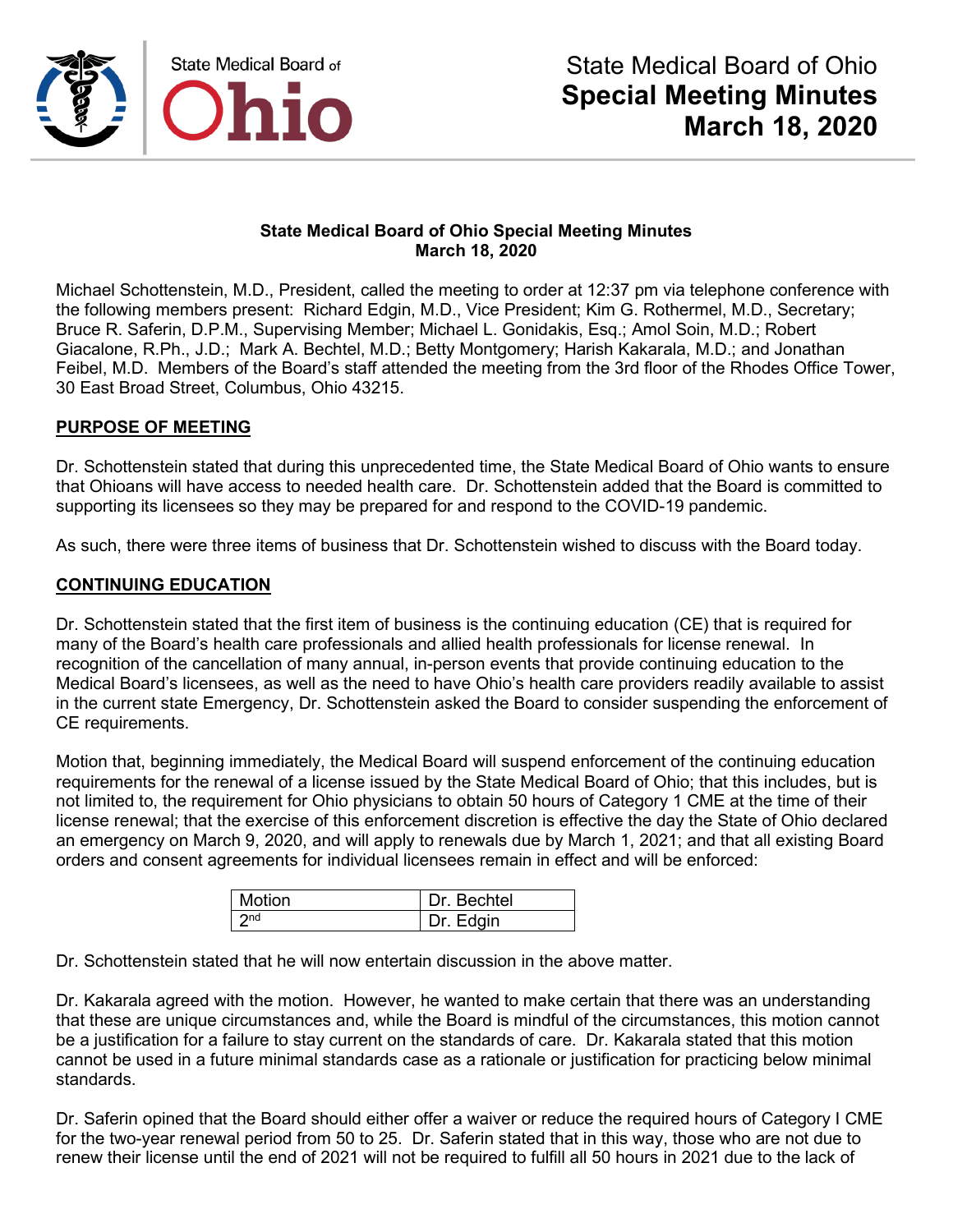CME opportunities in 2020. Dr. Feibel agreed with Dr. Saferin and suggested that the Board lobby the legislature to effectuate Dr. Saferin's suggestion.

Dr. Schottenstein agreed with the points made by Dr. Saferin and Dr. Feibel, but unfortunately that proposal cannot be implemented quickly. Dr. Schottenstein stated that the current motion is something that the Board can do today and it would be reasonable to discuss Dr. Saferin's proposal on a going-forward basis.

A vote was taken on Dr. Bechtel's motion:

| Dr. Bechtel       |   |
|-------------------|---|
| Dr. Edgin         |   |
| Dr. Feibel        | Y |
| Mr. Giacalone     |   |
| Mr. Gonidakis     |   |
| Dr. Kakarala      |   |
| Ms. Montgomery    |   |
| Dr. Rothermel     |   |
| Dr. Saferin       |   |
| Dr. Soin          |   |
| Dr. Schottenstein |   |

The motion carried.

The State Medical Board of Ohio reminds all licensees that continuing education continues to be required by law and suspending enforcement does not relieve a licensee of the obligation to obtain required continuing education. Accredited online education is a viable option through the duration of the State of Emergency.

Dr. Schottenstein added that licensees need to be aware that the relaxed enforcement does not address the Board-mandated educational courses. There are licensees who are obligated to complete remedial courses through Board orders and consent agreements. The Board's expectation is that those licensees will complete the actions outlined in their agreements and will not be allowed leniency for missed courses.

## **TELEMEDICINE**

Dr. Schottenstein proposed changes to Ohio's telemedicine regulations. Hospitals and providers are dealing with dozens of uncertainties and developing countless new processes on a daily basis, and the pressure is extremely intense. The Board acknowledges this unprecedented situation and wants to offer reassurance to providers that the Board is going to be flexible and not bring enforcement action against providers who are genuinely trying to do the right thing to treat patients via telemedicine in this crisis.

Motion that, beginning immediately, the Medical Board will not enforce any regulations requiring in-person visits between providers and patients; that this exercise of enforcement discretion includes, but is not limited to, enforcement of regulations related to providers prescribing to patients not seen in-person by the physician; that the exercise of this enforcement discretion is effective the day the State of Ohio Declared an Emergency on March 9, 2020, and will conclude upon expiration of Executive Order 2020-01D; that providers must act in good faith in establishment and/or continuance of the provider-patient relationship; and that the Medical Board will provide advance notice before beginning enforcement when the state emergency orders are lifted:

| Motion          | Dr. Saferin |
|-----------------|-------------|
| 2 <sub>nd</sub> | Dr. Edgin   |

Dr. Schottenstein stated that he will now entertain discussion in the above matter.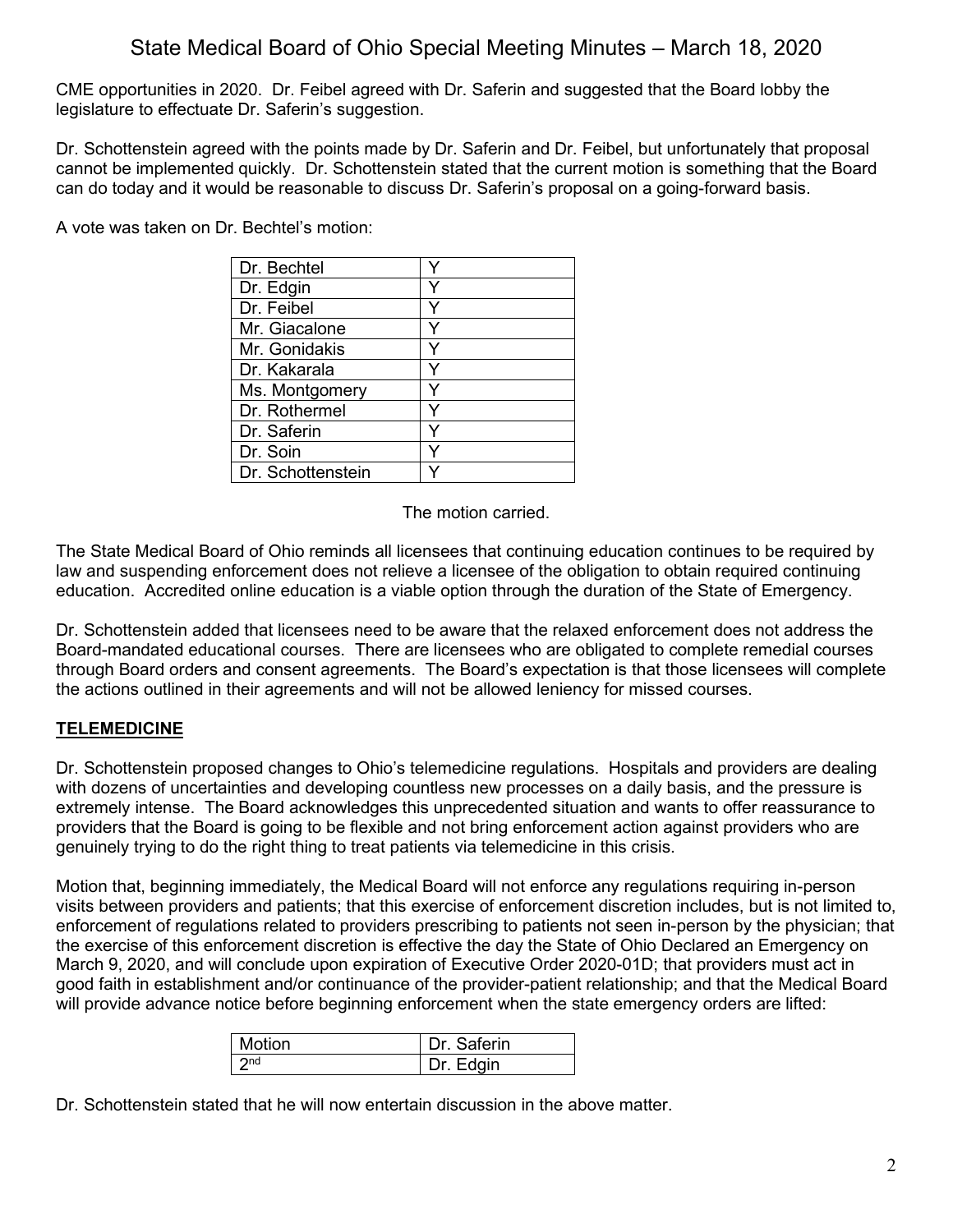In response to a question from Mr. Gonidakis, the Board's Chief Legal Counsel Kimberly Anderson stated that the motion, if passed, will apply to regulations that contain a requirement for in-person visits prior to prescribing, as outlined in the memo to the Board dated March 16, 2020. Mr. Gonidakis clarified that if the motion passes, such in-person visits will not be required. Dr. Schottenstein stated that that was his understanding as well.

Mr. Gonidakis asked for Dr. Soin's opinion of the motion, in light of Dr. Soin's experience with opioid treatment. Dr. Soin stated that there are tens of thousands of patients in Ohio on chronic opioids and there is concern about how those prescriptions will be refilled to maintain those patients should this state of emergency become a prolonged issue. Dr. Soin stated that the concern for withdraw for those patients and the harm of having a sudden change in their medication regimen outweighs the risk of unintended consequences of not enforcing these regulations. Dr. Soin stated that this is not an ideal situation, but opined that it is the best alternative at this time.

Dr. Soin continued that many surgical procedures that are performed to relieve painful disorders will not be done because elective procedures have been cancelled. This will probably result in a short-term increase in opioid prescriptions because that is a viable alternative to treat pain. Dr. Soin stated that the Board should be cognizant of that fact moving forward.

Dr. Soin supported the motion, stating that it will be a helpful way for pain management physicians to manage their patients.

Dr. Feibel also supported that motion and stated that the Board should encourage telemedicine so that patients can stay out of physicians' offices as much as possible, particularly at-risk patients.

Mr. Gonidakis asked if this motion only relates to regulations that have been adopted by the Medical Board and not to statutes. Dr. Schottenstein answered affirmatively, adding that there has also been some loosening of such regulations on the federal level as well. Assistant Attorney General Melinda Snyder stated that this motion is a policy decision by the Board.

Mr. Giacalone stated that he has had the same concerns as Mr. Gonidakis, but he felt this motion was the lesser evil and it makes sense to loosen these regulations in the short-term. Mr. Giacalone commented that the Board of Pharmacy should be made aware of this action.

Ms. Montgomery inquired about the ability of the Board's Enforcement section to continue on cases involving clear violations that are not related to the current emergency circumstances. Dr. Schottenstein noted that the current motion includes language that providers must act in good faith in establishing and/or continuing the physician/patient relationship. Dr. Schottenstein stated that this motion should not open the floodgates to unscrupulous prescribing and the Board is still within its rights to take action when there are clearly egregious prescribing practices, notwithstanding this motion.

Executive Director Stephanie Loucka stated that the Board is in close communication with the Board of Pharmacy and the Board of Nursing regarding these matters. Ms. Loucka stated that the Board's staff will be sending information to licensees on a regular basis regarding the changes that are coming forward with telemedicine. When the Board receives official notification of things happening on the federal level, it will consolidate that information and make it available to licensees on the Board's website. The consolidated information will also be disseminated via a communication strategy being developed by the Board's Director of Communications, Tessie Pollock.

Regarding Ms. Montgomery's concerns, Ms. Loucka stated that nothing about the suspension of enforcement of telemedicine regulations will change the requirement for practitioners to practice within the minimal standards of care. Ms. Loucka stated that the Board will continue to vigilantly address minimal standards of care issues.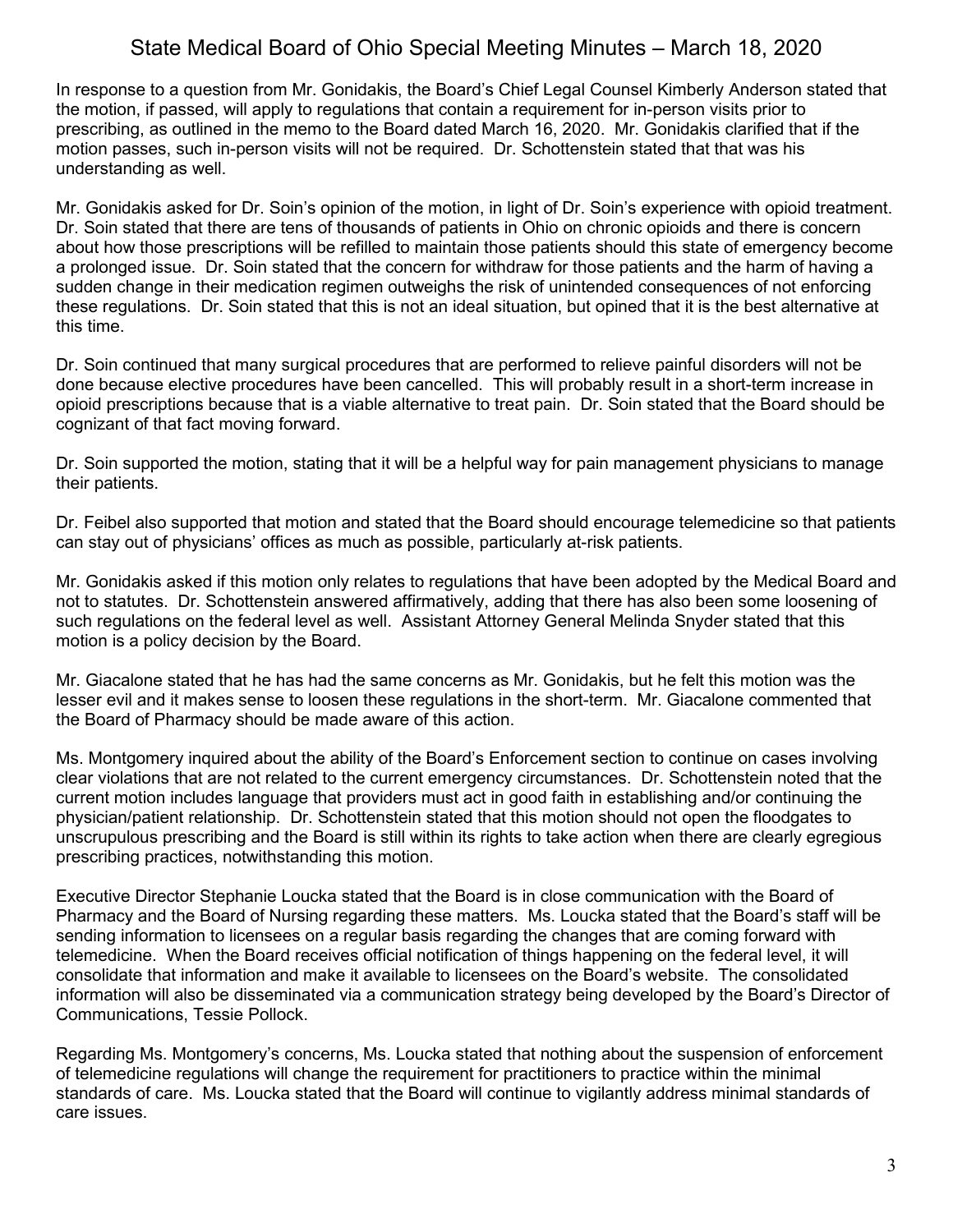A vote was taken on Dr. Saferin's motion:

| Dr. Bechtel       |   |
|-------------------|---|
| Dr. Edgin         | Y |
| Dr. Feibel        | Y |
| Mr. Giacalone     |   |
| Mr. Gonidakis     | Y |
| Dr. Kakarala      | ٧ |
| Ms. Montgomery    |   |
| Dr. Rothermel     |   |
| Dr. Saferin       | v |
| Dr. Soin          |   |
| Dr. Schottenstein |   |

The motion carried.

The State Medical Board of Ohio reminds all licensees to adequately document the need for deviation from the existing telehealth requirements, except for specific, emergency situations relative to the state of emergency.

### **EMERGENCY LICENSURE**

Dr. Schottenstein wished to address the potential need for expanding Ohio's health care provider workforce. There are many retired physicians and physician assistants who may wish to reactivate their license to help during this pandemic. Board staff is exploring options for reactivating licenses for retired providers and will bring the matter back before the Board if it needs to act further.

Additionally, Dr. Schottenstein stated that Ohio may find itself needing physicians and physician assistants who are licensed in other states but not licensed in Ohio. With respect to the licensing out-of-state physicians, it was Dr. Schottenstein's understanding that the Board can work with the State's Emergency Management Agency (EMA), in a declared emergency, to make out-of-state licensed physicians eligible to practice in Ohio in response to the declared emergency. It was also Dr. Schottenstein's understanding that out-of-state physician assistants are already covered for this type of reciprocity in Ohio Revised Code 4730.04.

Dr. Schottenstein asked the Board to consider a motion allowing Board staff to work with the EMA, or any other governmental entity identified as a necessary party, to quickly license out-of-state physicians to respond to the COVID-19 emergency in Ohio.

Motion that the Board authorizes Board staff to work with the State Emergency Management Agency, or other governmental entities as identified, to effectuate Ohio licensure eligibility for out of state doctors who are called upon to respond to the COVID-19 emergency in Ohio:

| <b>Motion</b>   | Dr. Bechtel  |
|-----------------|--------------|
| 2 <sub>nd</sub> | Dr. Kakarala |

Dr. Schottenstein stated that he will now entertain discussion in the above matter.

The Board briefly discussed the potential problems in reactivating the licenses of physicians who have been retired for several years and may not be up-to-date on current standards of care. Dr. Rothermel, noting that the current motion is only about out-of-state physicians, suggested that the Board discuss the matter of retired physicians at a future meeting.

A vote was taken on Dr. Bechtel's motion: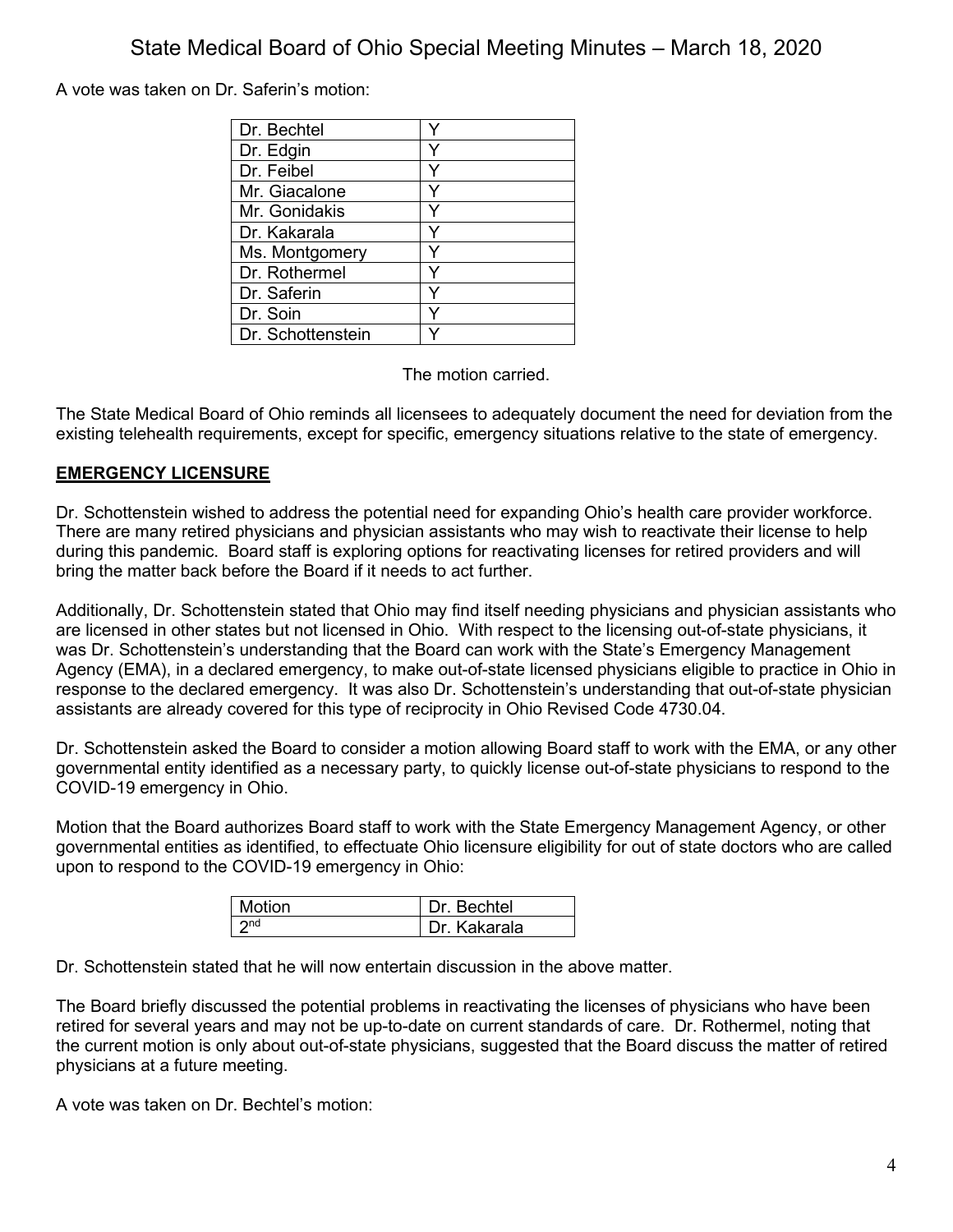| Dr. Bechtel       |   |
|-------------------|---|
| Dr. Edgin         |   |
| Dr. Feibel        | ∨ |
| Mr. Giacalone     |   |
| Mr. Gonidakis     |   |
| Dr. Kakarala      |   |
| Ms. Montgomery    |   |
| Dr. Rothermel     |   |
| Dr. Saferin       |   |
| Dr. Soin          |   |
| Dr. Schottenstein |   |

The motion carried.

### **STAFF RECOGNITION**

Dr. Schottenstein thanked everyone for participating in this Special Meeting via telephone conference. Dr. Schottenstein also thanked the Board staff for going above and beyond, doing hard work, and working long hours and weekends. Dr. Schottenstein particularly thanked Ms. Pollock, stating that her past work in emergency preparedness with the Department of Health has been invaluable and the Board is lucky to have her.

### **ADJOURN**

Motion to adjourn:

| <b>Motion</b>     | Dr. Kakarala |
|-------------------|--------------|
| 2 <sup>nd</sup>   | Dr. Saferin  |
| Dr. Bechtel       |              |
| Dr. Edgin         |              |
| Dr. Feibel        |              |
| Mr. Giacalone     |              |
| Mr. Gonidakis     |              |
| Dr. Kakarala      | v            |
| Ms. Montgomery    |              |
| Dr. Rothermel     |              |
| Dr. Saferin       |              |
| Dr. Soin          |              |
| Dr. Schottenstein |              |

The motion carried.

The meeting adjourned at 1:04 pm.

We hereby attest that these are the true and accurate approved minutes of the Special Meeting of the State Medical Board of Ohio on March 18, 2020, as approved on April 8, 2020.

The Term of the Michael Schottenstein, M.D., President Term of the Min G. Rothermel, M.D., Secretary

Kim G. Rothermel, M.D., Secretary